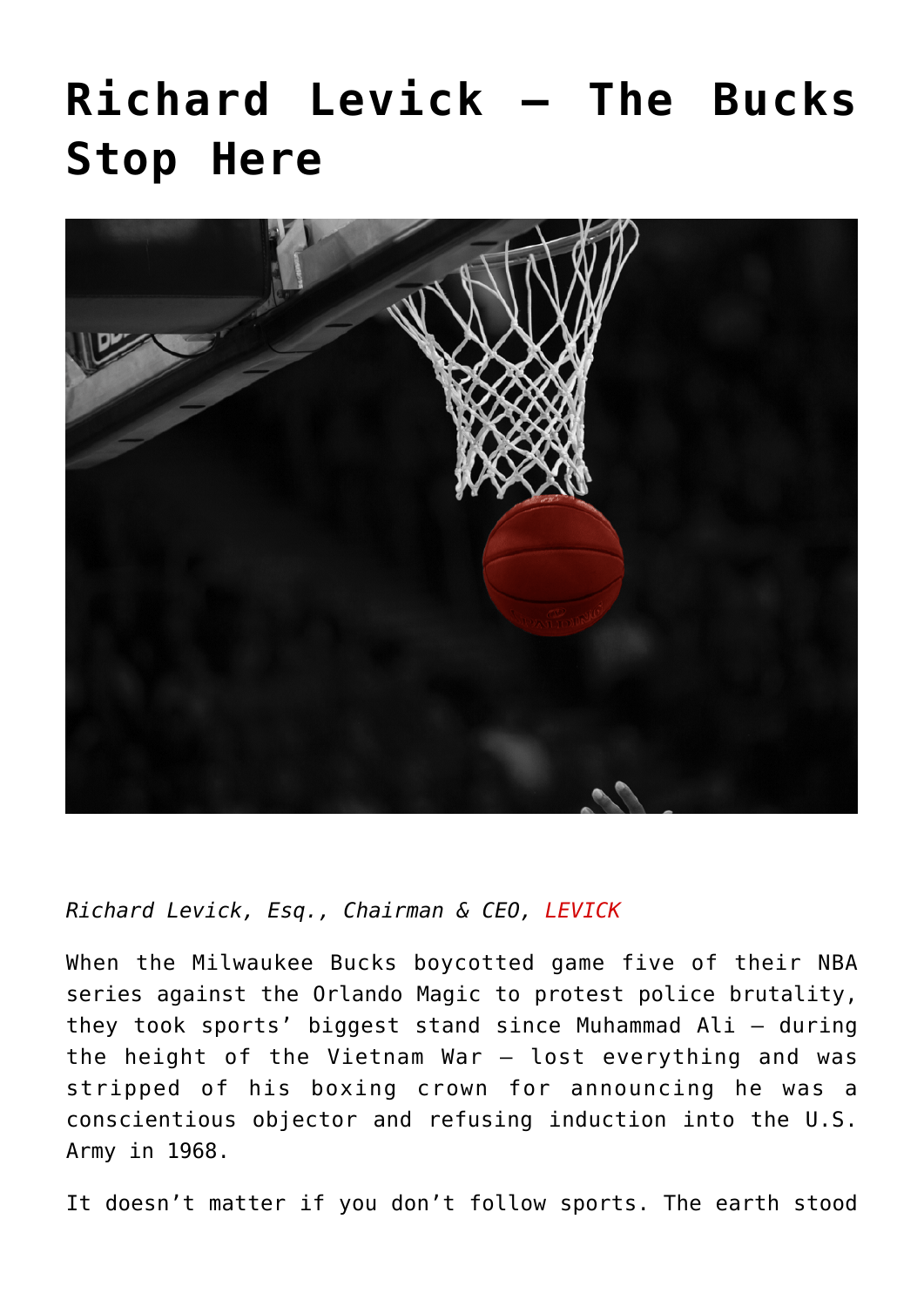still on August 26th. Already, in the wake of the Jacob Blake shooting, the NBA players have demanded and won from team owners the agreement to convert NBA arenas "into a voting location for the 2020 general election to allow for a safe inperson voting option for communities vulnerable to [COVID](https://www.commpro.biz/?s=covid)." This is enormously big and forever trespasses the line between sports and reality. However, if you have already looked away, you are making a mistake. There is another lesson and it is huge.

According to an analysis by [Popular Information,](https://popular.info/p/the-nbas-corporate-sponsors-donated?token=eyJ1c2VyX2lkIjoyODIyODc0LCJwb3N0X2lkIjoxMDQ4MjQ3LCJfIjoiMDF5V2wiLCJpYXQiOjE1OTk1NzExODMsImV4cCI6MTU5OTU3NDc4MywiaXNzIjoicHViLTE2NjQiLCJzdWIiOiJwb3N0LXJlYWN0aW9uIn0.MqAnmMwC0qQWT0Ygvly9CHRw_9c2VsWtIReaPhVaYu8) the major sponsors of the NBA have also simultaneously made political donations of \$3.3 million to politicians rated "F" by the NAACP. Can you figure out what's next?

Increased transparency, including obliterating the opaqueness of [527 political donations,](https://levick.com/blog/public-affairs/the-age-of-transparent-political-donations-is-upon-us) means that companies that have historically donated to politicians independent of their brand but otherwise smart for business reasons are in for a reckoning. Brands and politics are [no longer separate](https://levick.com/blog/this-week/webinar-the-end-of-brand-neutrality-2) and the public linkage is accelerating at, well, an Olympic pace. The heretofore "smart" business strategy of donating to politicians either evenly across political parties or because of their sympathetic positions on corporate friendly legislation and taxation are going to find a much less friendly audience.

As Akerman partner Bill Ide and I [wrote](https://levick.com/blog/crisis/shareholders-vs-stakeholders-is-the-paradigm-shifting) a few weeks ago, it is much more about *stakeholders* not *shareholders* now. It is also about seeing the world from another point of view.

A little over 20 years ago, when our firm was only a few years old and we were opening up a Los Angeles office, we flew a young woman just out of college, from Los Angeles to Washington, DC to join other new staff in a multi-day training program. Meals were involved, including a dinner with a number of senior staff and raw oysters were served. I didn't notice it at the time, but this young, African American woman just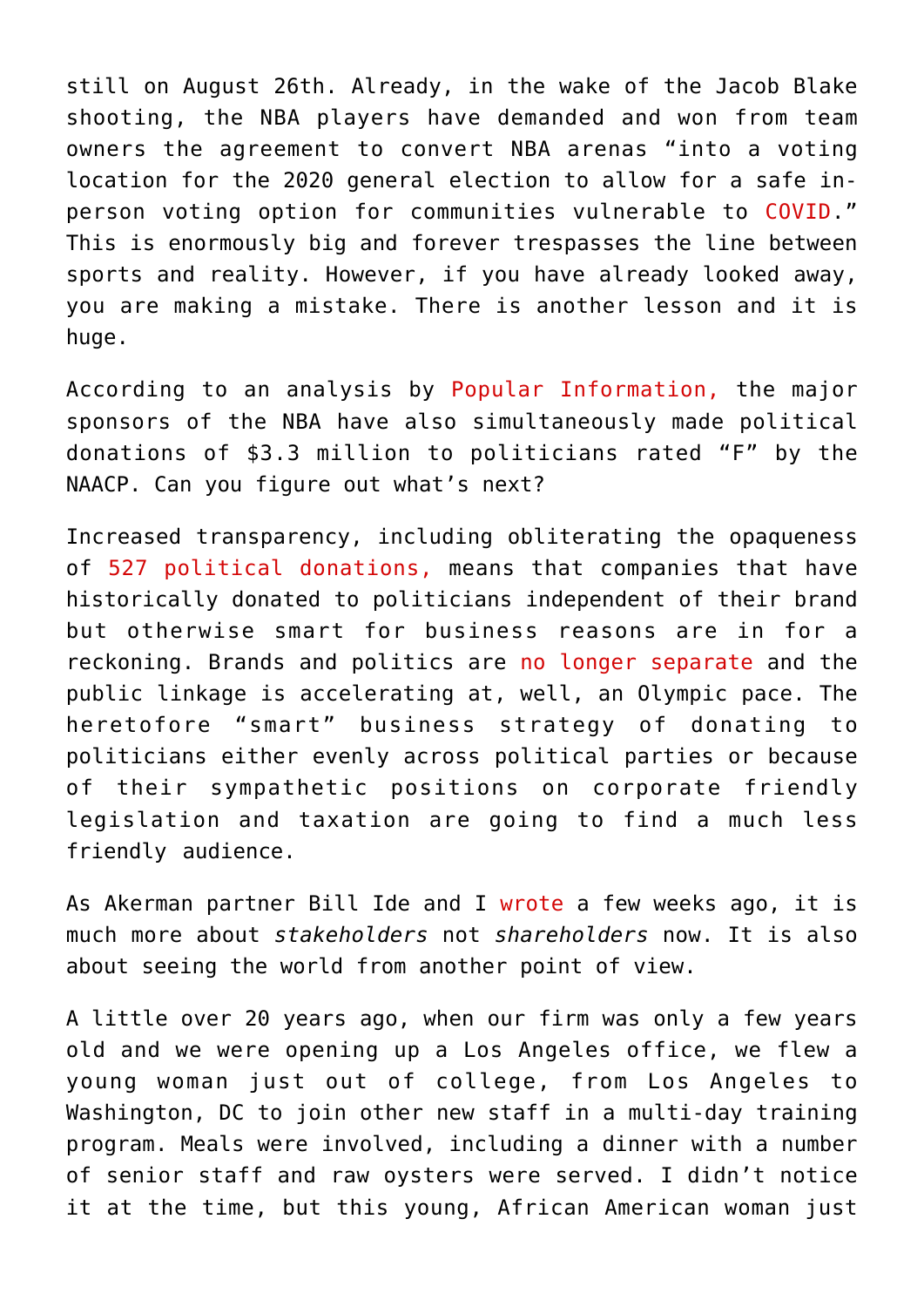starting her first job and already intimidated by the former journalists, book authors and other industry luminaries at the table, found herself confronting her first raw oyster. How does one eat this crustacean? It is not a moment I remember, but it was a rite of passage for her and forever emblazed on her memory. Growing up in a non-Kosher household, crustaceans were a gift from God as far as I was concerned, if that didn't damn me for life. But for this young woman it was just another in so many gateways of trying to succeed in a business world that was, and is, largely white.

Like most of us, despite our sensitivity, there are so many barriers we miss. This past week, [Christelyn Karazin](https://christelynkarazin.com/?fbclid=IwAR2aJYukiGC5JY3oAUZT3Jc4REtoL0BpdAzgwGt3wAA8m5MMJbV1eOHAhRs), the young staffer now nearly 23 years older and a book author herself, had me on her program, [The Pink Pill](https://bbwschool.teachable.com/p/the-pink-pill) which is about how African American women succeed in a world largely not of their own making. I was the first man and the first white man on her interactive program, which oversold virtually instantly and had a waiting list of people trying to get on an overwhelmed Zoom channel. I may not know much, but I know demand when I see it. It was as energizing as anything I have done in a COVID-Zoom world.

There's a world out there of people trying to get in. And though it takes courage on both ends, it can only make us better.

About a week earlier, I also had the honor of giving another [online speech](https://jindal.utdallas.edu/centers-of-excellence/iecg/), this time to the University of Texas at Dallas Institute for Excellence in Corporate Governance Similarly, a highly attended event, this one of board members from public and private companies, dealing with a myriad of challenges, one of them, of course, being Diversity, Equity & Inclusion. What struck me most about doing these two events back-to-back is that one is outside-looking-in and the other inside-looking-out. I know it sounds simple, but I think there is a magical opportunity here.